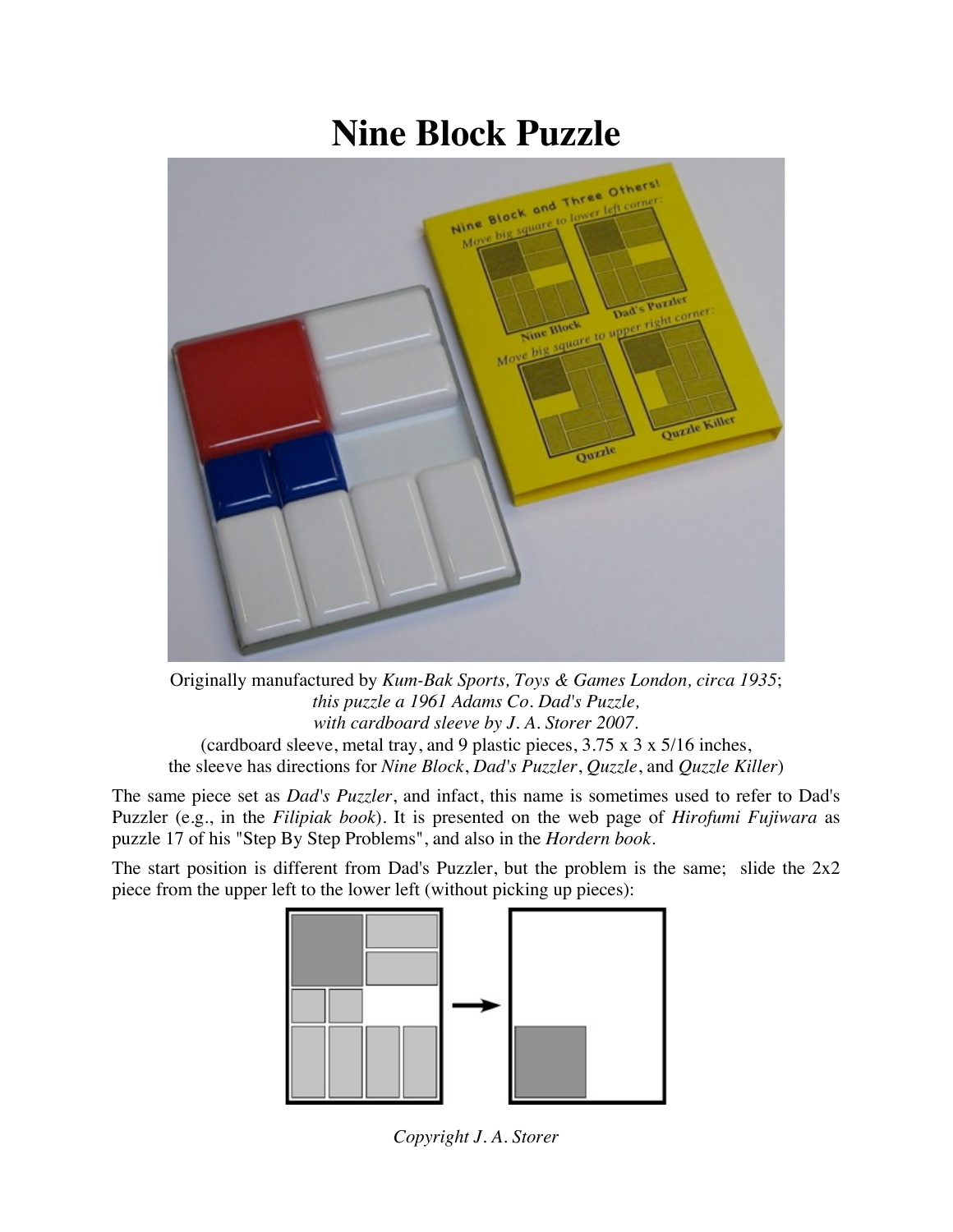## **A Nine Block Solution**

Here is a solution of 47 straight-line steps; it can be converted to 45 rectilinear moves by combining steps 6/7, 36/37:

|              | X X 3 3             |       |                |              | X X 3 3             |                |     |              |                | X X 3 3        |                |              |                |              | 3 <sub>3</sub> |   | 3 <sub>3</sub> |                 |     |              |             | 3 3 4 4 |                |              |       | 3 3 4 4         |           |         | 3 3 4 4      |            |    |
|--------------|---------------------|-------|----------------|--------------|---------------------|----------------|-----|--------------|----------------|----------------|----------------|--------------|----------------|--------------|----------------|---|----------------|-----------------|-----|--------------|-------------|---------|----------------|--------------|-------|-----------------|-----------|---------|--------------|------------|----|
|              | X X 4 4             |       |                |              | $X \times 4$        |                | -4  |              | $X \times 4$   |                | 4              |              |                | X X 4 4      |                |   |                | X X 4 4         |     |              | X X         |         |                | X            | X     |                 | 2         |         | $X \times 2$ |            |    |
| $\mathbf{1}$ | 2                   |       |                | $\mathbf{1}$ |                     |                | 2   |              |                | 1              | 2              |              | X X            | $\mathbf{1}$ | 2              | X | X              | 1               | 2   | X            | X           | $1 \t2$ |                | X            |       | X <sub>1</sub>  |           |         | X X 1        |            |    |
| 5            | -6                  | 78    |                | 5.           | 6                   | $\overline{7}$ | 8   | 5            | - 6            | 7              | 8              | 5            | 6              | 78           |                | 5 | 6              | -7              | 8   | 5            | 6           | 7       | - 8            | 5            | 6     | 78              |           | .5      |              | 6 7 8      |    |
|              | 56                  | 7     | 8              |              | 5 6 7               |                | 8   |              | 5 6            | 7              | 8              |              | 56             | 78           |                | 5 | 6              | 7               | 8   |              | 5 6         | 78      |                | 5            | - 6   | 78              |           | 5       |              | 6 7 8      |    |
|              | $3 \quad 3 \quad 4$ |       | 4              |              | $3 \quad 3 \quad 4$ |                | 4   |              | 3 <sup>3</sup> | $\overline{4}$ | 4              |              |                | 3 3 4 4      |                |   |                | 3 3 4 4         |     | 3            | 3 4         |         | $\overline{4}$ | 3            |       | 3 4 4           |           | 3       | 3 4 4        |            |    |
| X.           | X 2                 |       | 8              |              | XX                  | 2              | 8   |              | X X            | 2              | 8              |              | X X            |              | 8              |   |                | X X             | 8   | 5            |             | X X 8   |                | 5            | X     | X 8             |           | -5      |              | X X 8      |    |
| X            | X 1 8               |       |                |              | $X \times 1$        |                | 8   |              | X X            |                | 8              |              | X X            |              | 8              |   |                | X X             | 8   |              |             | 5 X X 8 |                | 5            |       | X X 8           |           | 5       | X X 8        |            |    |
|              | 5 6                 | -7    |                | 5.           | 6                   |                | 7   | 5            | 6              |                | 7              |              |                | 5 6 2 7      |                |   | 5 6            | 2               | 7   |              | 6           | 2       | $\overline{7}$ | 6            |       |                 | 2 7       |         | 6 2          |            | 7  |
|              | 5 6 7               |       |                |              | 5 6                 |                | 7   |              |                | 5 6 1 7        |                |              |                | 5 6 1 7      |                |   |                | 5 6 1 7         |     |              | 6           | 1       | $\overline{7}$ | 6            |       |                 | 1 7       | 6       |              | 1 7        |    |
| 3            | 3 4                 |       | 4              | 3            |                     | $3\quad 4$     | 4   |              | 3 3 4          |                | 4              |              |                | 3 3 4 4      |                | 3 |                | 3 4             | 4   |              | $3 \t3 \t4$ |         | $\overline{4}$ | 3            |       | 3 4 4           |           |         | 3 3 4 4      |            |    |
| 5            |                     | X X 8 |                |              | 5 X X               |                | 8   | 5            | X X            |                |                | 5            |                |              | X X            | 5 |                | 2 X X           |     | 5            | 2           | X X     |                | 5            | 2     | X X             |           |         |              | 2 X X      |    |
| 5            | X X 8               |       |                |              | 5 X X 8             |                |     |              | 5 X X          |                |                | 5            |                |              | X X            | 5 |                |                 | X X |              |             | 5 1 X X |                |              |       | 5 1 X X         |           |         |              | 1 X X      |    |
| 6            | 2                   |       | 7              |              | 6 2                 | 7              |     | 6            | -2             | 78             |                | 6            |                | 2 7 8        |                | 6 |                | $7\overline{ }$ | 8   | 6            |             |         | 7 8            |              | 6     | 78              |           |         | 5 6 7 8      |            |    |
| 6            | 1                   |       | 7              | 6            | $\mathbf{1}$        | 7              |     | 6            |                | 1 7            | 8              |              |                | 6 1 7 8      |                |   | 6 1            | $7\overline{ }$ | 8   | 6            |             |         | 7 8            |              | 6     | $7\overline{ }$ | 8         | -5      |              | 6 7 8      |    |
| 3            | 3 4 4               |       |                | 3            |                     | $3\quad 4$     | -4  | 3            | 3 4            |                | $\overline{4}$ | 3            |                | 3 4 4        |                | 3 | $\mathbf{3}$   | 4               | 4   |              |             | 3 3 4 4 |                |              |       | 3 3 4 4         |           | 3       |              | 3 4 4      |    |
|              | $2^{\circ}$         | X X   |                | 2            |                     |                | X X |              | 2 X X          |                |                | 2            |                | X X 8        |                |   |                | 2 X X 8         |     |              |             | 2 X X 8 |                | 2            |       | X X 8           |           |         | 2 X X 8      |            |    |
|              |                     | 1 X X |                | $\mathbf{1}$ |                     | X              | X   |              | 1 X X          |                |                |              |                | 1 X X 8      |                |   |                | 1 X X 8         |     | $\mathbf{1}$ |             | X X 8   |                | $\mathbf{1}$ |       | X X 8           |           |         |              | X X 8      |    |
| .5           | 6 7                 |       | -8             | $5 -$        | 6                   | 7              | 8   | 5            | - 6            | 7              | 8              | 5.           | - 6            | - 7          |                | 5 | 6              |                 | 7   | 5            |             | 6       | $\overline{7}$ |              | 5     | - 6             | - 7       |         |              | 5 6 7      |    |
| 5            | 678                 |       |                |              | 5 6 7               |                | 8   |              | 5 6            | 7              | 8              |              |                | 5 6 7        |                |   | 5 6            |                 | 7   | 5            |             | 6       | 7              |              |       | 5 6 7           |           | 1 5 6 7 |              |            |    |
|              | 3 3 4 4             |       |                | 3            |                     | $3\quad 4$     | 4   |              | $3 \t3 \t4$    |                | 4              |              |                | 3 3 4 4      |                | 3 |                | $3\quad 4$      | 4   |              | $3 \t3 \t4$ |         | 4              |              |       | 3 3 4 4         |           |         |              | $4\quad 4$ |    |
|              |                     | X X 8 |                |              | X X                 |                | 8   |              | X X 6          |                | 8              |              |                | X X 6 8      |                |   | X X 6          |                 | 8   |              | X X 6       |         | - 8            |              |       | 6               | -8        |         | 3 3 6        |            | 8  |
|              |                     | X X 8 |                |              | X X                 |                | 8   |              | X X 6          |                | - 8            |              |                | X X 6 8      |                |   | X X 6          |                 | 8   |              |             | X X 6 8 |                | X            | X 6   |                 | - 8       |         | X X 6 8      |            |    |
|              | 2 5 6               |       | 7              | 2            | 5                   | -6             | 7   | 2            | 5              |                | 7              | 2            |                | 5            | 7              |   |                | 2 <sub>5</sub>  | 7   |              |             | 5       | 7              |              | X X 5 |                 | - 7       |         | X X 5        |            | 7  |
|              | 1 5 6 7             |       |                |              | 1 5 6               |                | -7  | $\mathbf{1}$ | 5              |                | 7              | $\mathbf{1}$ |                | 5            | - 7            |   | $1 \quad$      | 5               | 7   |              |             | 1 2 5 7 |                | 1            |       | 2 5 7           |           |         | 1 2 5 7      |            |    |
| 4            | 4                   |       |                |              | 44                  | 6              |     |              | 44             | 6              | 8              | 4            | 4              | - 6          | 8              |   | 44             | 6               | 8   |              | 44          | 6       | 8              | 4            | 4     | 6               | - 8       |         | 4 4 6        |            | 8  |
| 3            |                     | 3 6   | - 8            |              | 3 3 6               |                | 8   |              | 3 3            | 6              | 8              |              | 3 <sub>3</sub> | 68           |                | 3 | $3\quad 6$     |                 | 8   |              | 3 3         | - 6     | 8              | 3            | 3     | 6               | - 8       |         | 3 3 6 8      |            |    |
| X.           | X 6                 |       | -8             |              | X X                 |                | 8   |              | X X            |                |                |              | X X 5          |              |                |   | X X 5          |                 | 7   | X            | X 5         |         | -7             |              | X X 5 |                 | 7         |         |              | 5          | 7  |
|              | X X                 | -5    | -7             |              | X X 5               |                | 7   |              | XX.            | -5             | -7             |              |                | X X 5 7      |                |   |                | X X 5 7         |     |              |             | X X 5 7 |                |              |       | X X 5 7         |           |         | X X 5        |            | -7 |
|              | $1\quad2\quad5$     |       | $\overline{7}$ |              | $1\quad2\quad5$     |                | 7   |              | 125            |                | $\mathcal{I}$  |              | $1\quad2$      |              | 7              |   | $1\quad2$      |                 |     | $\mathbf{1}$ |             |         | 2              |              |       |                 | $1\quad2$ |         | X X 1 2      |            |    |

*(one move = sliding one piece any number of units in one direction)*